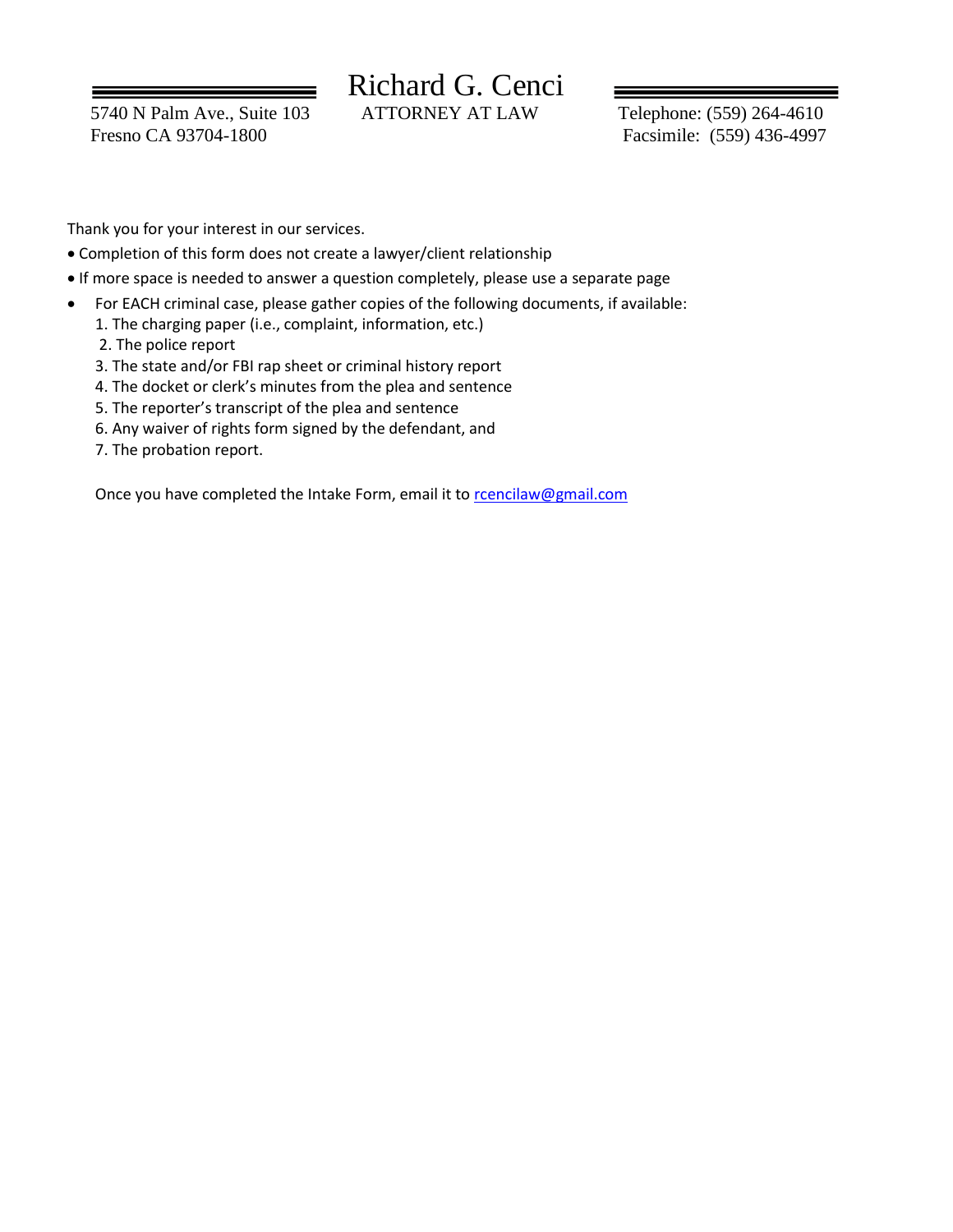## **Richard G. Cenci, Attorney at Law California Immigrant Post-Conviction Relief Intake Form**

**[\(www.rcencilaw@gmail.com\)](www.rcencilaw@gmail.com)**

### **I. Contact Information of individual**

| Name of person needing PCR     | <b>Email</b>                                    | <b>Phone Number</b>                             |
|--------------------------------|-------------------------------------------------|-------------------------------------------------|
|                                |                                                 |                                                 |
| <b>Country of Birth</b>        | <b>Date of Birth</b>                            | In removal proceedings?                         |
|                                |                                                 | $\Box$ Yes $\Box$ No                            |
| <b>Custody status</b>          | <b>Immigration attorney</b>                     | <b>Criminal defense attorney?</b>               |
| $\Box$ Not in custody          | $\square$ No                                    | $\Box$ No                                       |
| $\Box$ In criminal custody     | $\Box$ Yes                                      | $\Box$ Yes                                      |
| $\Box$ In immigration custody? | If yes, name: $\frac{1}{\sqrt{1-\frac{1}{2}}}\$ | If yes, name: $\frac{1}{\sqrt{1-\frac{1}{2}}}\$ |
| If in custody, where:          | Phone number:                                   | Phone number:                                   |
| Release date:                  |                                                 |                                                 |

#### **II. Immigration information**

| Date first entered U.S. | Visa Type (or "none") | Departures from US (approx. OK) |  |
|-------------------------|-----------------------|---------------------------------|--|
|                         |                       | Date/s:                         |  |
|                         |                       | Length of departure/s           |  |

| Lawful permanent resident ("green card")              | <b>Other Current Immigration Status</b>                  |  |  |
|-------------------------------------------------------|----------------------------------------------------------|--|--|
| $\square$ Yes $\square$ No<br>Date Obtained?          | $\Box$ Undocumented<br>□ Doesn't know                    |  |  |
| On what basis (e.g., family visa, refugee):           | $\Box$ Has work permit but unsure of status              |  |  |
|                                                       | $\Box$ Refugee<br>$\Box$ Asylee                          |  |  |
| Check one: To obtain LPR status, went to:             | □ Temporary Protected Status                             |  |  |
| - Interview in home country $\square$                 | $\Box$ Deferred Action for Childhood Arrivals (DACA)     |  |  |
| - Processed ("adjusted status") here in U.S. $\Box$   | Other:                                                   |  |  |
|                                                       |                                                          |  |  |
|                                                       |                                                          |  |  |
| Screen for possible U.S. citizenship                  | <b>USC or LPR Parent, Spouse, Child</b>                  |  |  |
| Grandparent or parents were U.S. citizens at birth    | List each relative and whether the person is an LPR or a |  |  |
| $\Box$ Parent/s became USCs while applicant under 18; | USC. Include age of each child:                          |  |  |
| (Mark even if parents or grandparents now are         | $\Box$ Spouse & immigration status                       |  |  |
| deceased. Stepparents do not qualify here)            | $\Box$ Child(ren). If yes, how many?                     |  |  |
| $\Box$ Neither of the above                           | Age(s) Immigration status:                               |  |  |
|                                                       |                                                          |  |  |

### **III. Prior Removal/Deportation/Voluntary Departure:**

| Ever deported or got "voluntary departure | Describe what happened, to extent possible |
|-------------------------------------------|--------------------------------------------|
| $\blacksquare$ Yes $\square$ No           |                                            |
| □ Don't know                              |                                            |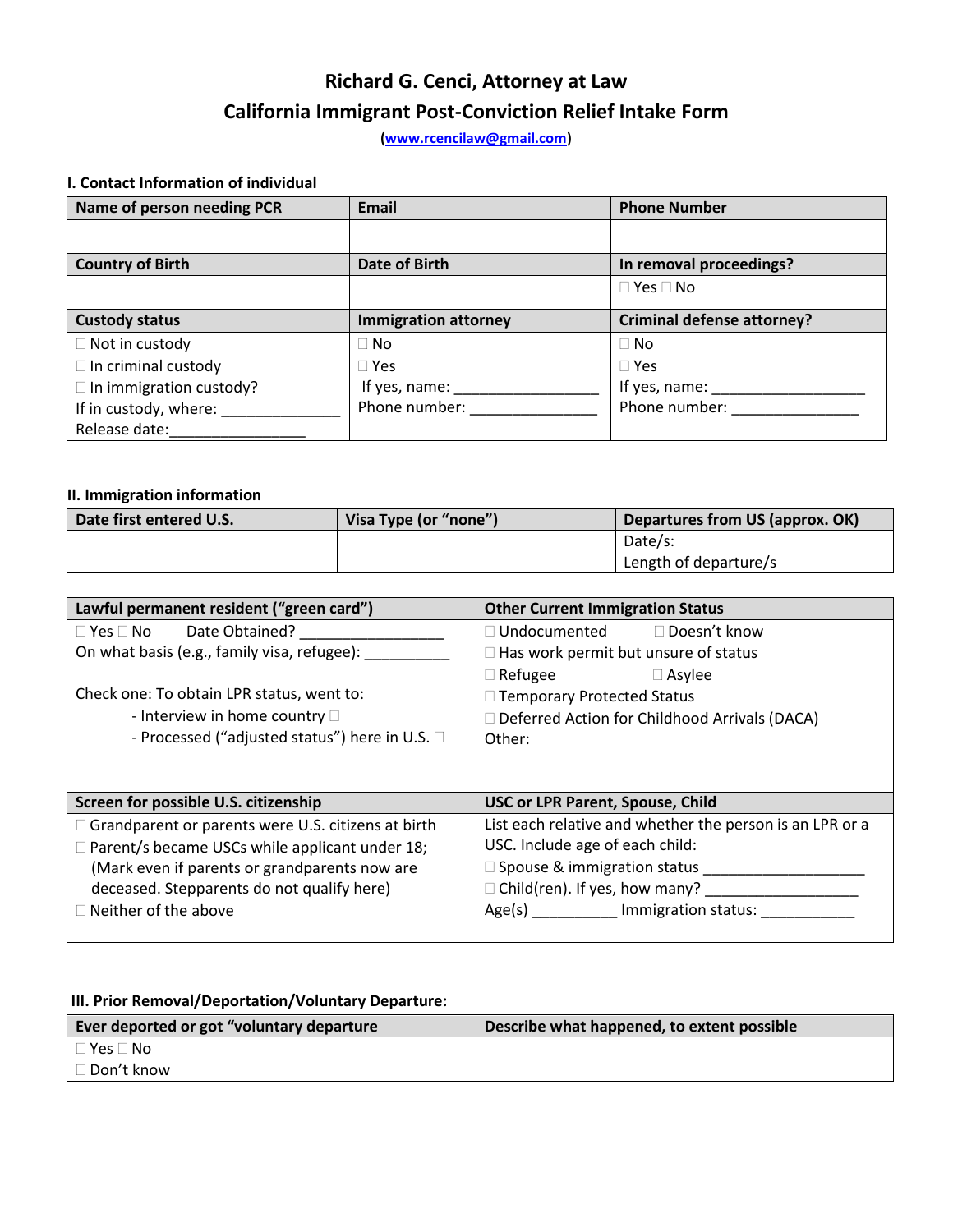#### **IV. Biographic information:**

| Other immediate family in the U.S.? | <b>Your Occupation</b> | <b>Your Employer</b> |
|-------------------------------------|------------------------|----------------------|
| $\Box$ Yes $\Box$ No                |                        |                      |
| If yes, how many?                   |                        |                      |
| Immigration status                  |                        |                      |

#### **V. Conviction history**

| <b>Conviction(s) (list</b><br>all counts) | Date offense<br>committed | City, State, County of<br><b>Arrest</b> | <b>Date of Plea/Verdict</b> | Sentence |
|-------------------------------------------|---------------------------|-----------------------------------------|-----------------------------|----------|
| Charges:                                  |                           |                                         |                             |          |
| Convictions:                              |                           |                                         |                             |          |
| Charges:                                  |                           |                                         |                             |          |
| Convictions:                              |                           |                                         |                             |          |
| Charges:                                  |                           |                                         |                             |          |
| Convictions:                              |                           |                                         |                             |          |
| Charges:                                  |                           |                                         |                             |          |
| Convictions:                              |                           |                                         |                             |          |

| Were you aware of immigration<br>consequences at the time of your<br>conviction? | What advice, if any, did your<br>defense counsel provide about the<br>immigration consequences of a<br>conviction? | Did you consider alternative<br>dispositions to avoid immigration<br>consequences? |
|----------------------------------------------------------------------------------|--------------------------------------------------------------------------------------------------------------------|------------------------------------------------------------------------------------|
| $\Box$ Yes $\Box$ No $\Box$ Don't know                                           | $\Box$ Yes $\Box$ No $\Box$ Don't know                                                                             | l Yes □ No □ Don't know                                                            |

#### **VII. Immigration Relief**

### **Eligible to Apply for Lawful Status or Relief from Deportation**

If the answer to any question is "yes," the individual might be eligible for the relief indicated.

"USC" stands for U.S. Citizen and "LPR" stands for lawful permanent resident (green card-holder)

### **Questions for LPRs (green card-holders) Only:**

#### **1. Has LPR lived in the U.S. for at least seven years <b>Accord 2018 CONS**  $\Box$  Yes  $\Box$  No

To apply for this waiver in deportation proceedings, must be an LPR who (a) is not convicted of an aggravated felony; (b) has been an LPR for at least five years; and (c) has lived in the U.S. for at least seven years since being admitted in any status (e.g. as a tourist, LPR, etc.). See §17.5 LPR Cancellation.